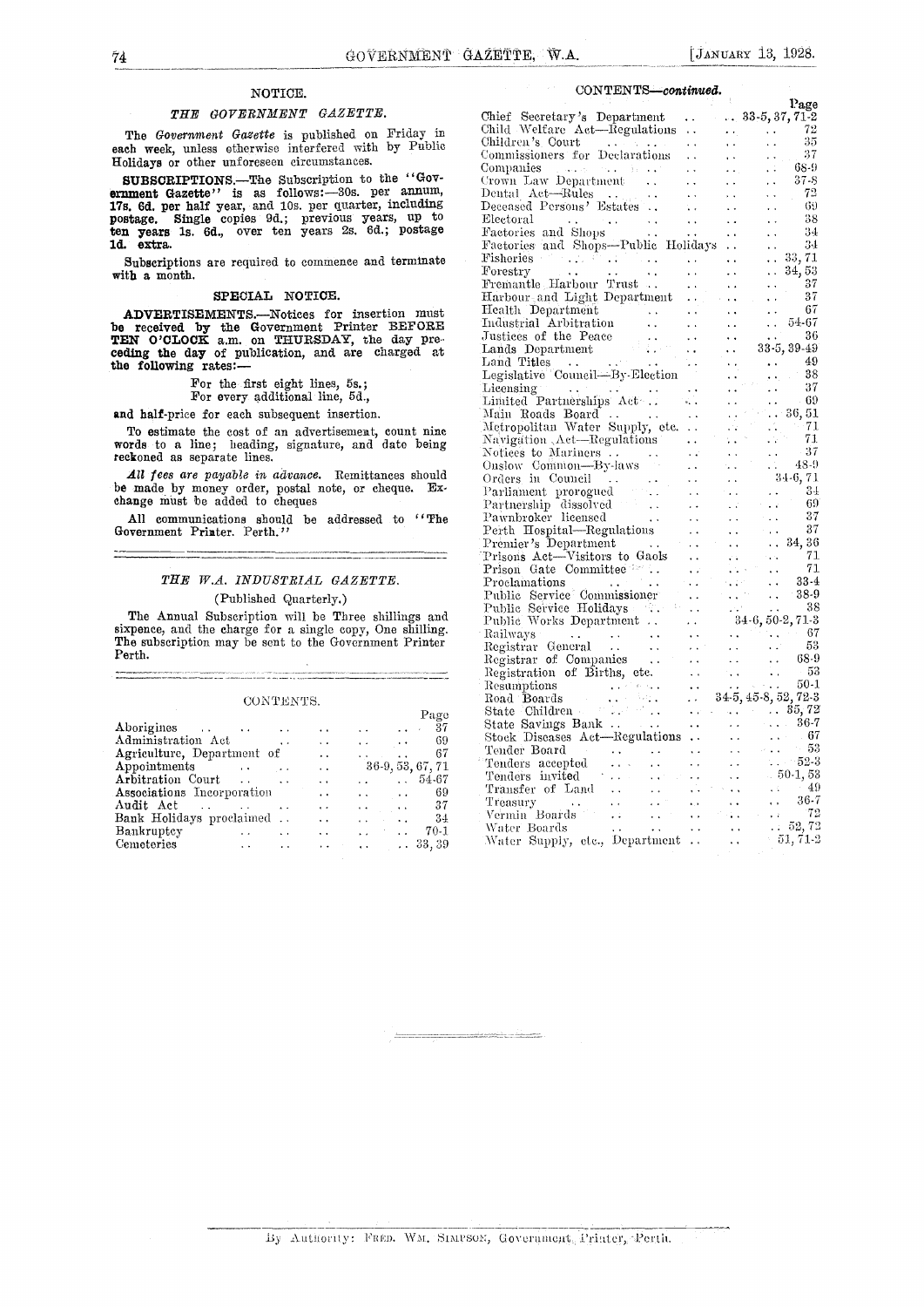

# Government Gazette

## PERTH, FRIDAY, 13 JANUARY 1928 No. 2

© STATE OF WESTERN AUSTRALIA

### **CONTENTS**

Aborigines Administration Act Agriculture, Department of Appointments Arbitration Court Associations Incorporation Audit Act Bank Holidays proclaimed Bankruptcy Cemeteries Chief Secretary's Department Child Welfare Act—Regulations Children's Courts Commissioners for Declarations Companies Crown Law Department Dental Act—Rules Deceased Person's Estates Electoral Factories and Shops Factories and Shops—Public Holidays Fisheries Forestry Fremantle Harbour Trust Harbour and Light Department Health Department Industrial Arbitration Justice of the Peace Lands Department Land Titles Legislative Council—By Election Licensing Limited Partnerships Act Main Roads Board Metropolitan Water Supply, etc. Navigation Act—Regulations Notice to Mariners Onslow Common—By-laws Orders in Council Parliament prorogued Partnerships dissolved